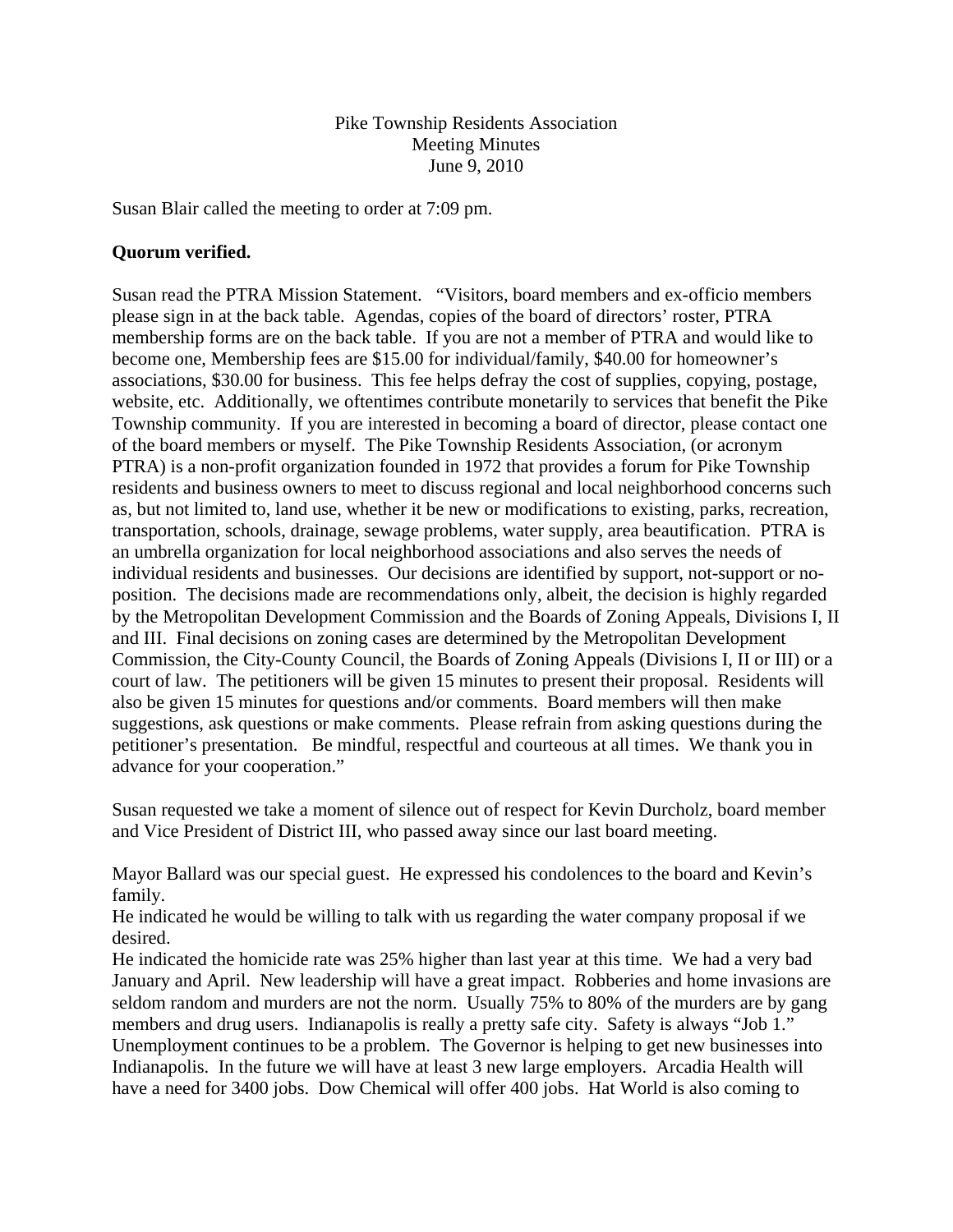Indianapolis. AIT will relocate to Pike creating additional jobs. There are many opportunities that will come from China for Indianapolis and all of Indiana. "The world is flat and getting flatter."

Tomorrow is the US conference of Mayors, where among other things. they will talk about sustainability and how we can best save money on energy. There will be bike lanes from Boone County to downtown Indianapolis. Plans for geothermal in the city-county building along with solar that will save us \$2 million.

We need a multi-mode means of public transportation. Not just an enhanced bus service.

Questions from the audience:

- Q. Why are we removing the trees on  $38<sup>th</sup>$  Street as the road expands?
- A. We are removing the medians with the trees for traffic flow. The trees may be added back at a later date.
- Q. Mike Delph asked what the pecking order is for the water company sale funds.
- A. DPW & Councilors & MAC provide the info. The list is 75% 80% complete. Roads, sidewalks, streets, alleys, abandoned homes. There will be many urban gardens. There are over 200 now.
- Q. The East and West sides of Marion County use to be very vibrant. How can we help to bring that back?
- A. Wastewater will help. Tax Investment Finance (TIF). There will be many infrastructure and improvements on the Westside. There is already a project underway on the eastside (Washington Street).
- Q. Clint asked about the land use plan for the Lafayette Square Area Coalition.
- A. The plan is a good one. Expects a lot of money will be spent over the next 2 years, which will assist with the redevelopment efforts.
- Q. The Wishard development is in the bid stage. There is a good chance contract awards will be given to companies outside of Indiana. Susan asked why aren't we using local labor and local businesses, especially when this is a taxpayer project?
- A. We are trying to influence it. There is also a bid from a Pennsylvania firm. The labor, however, will be mostly local even though the companies may be from outside the state.
- Q. How long does the hazardous material stay at the collection site (*Tox Drop*) on Lafayette Road?
- A. It is just a collection point. It is moved immediately.
- Q. What is the "Get Fit Indy" project all about?
- A. It is mostly for kids because today's children don't get enough exercise.

The mayors will talk about what is going on in the gulf at the US Council of Mayors meeting.

They will also talk about the EPA who has sited 800 cities for the way they handle water /sewage and other environmental concerns.

Susan recognized elected/appointed officials: Representative Phillip Hinkle, District 92 Mary Chalmers – Mayors Neighborhood Liaison-Northwest Outer Region Janice McHenry, City County Council, District 6 Mike Delph – State Senator District 29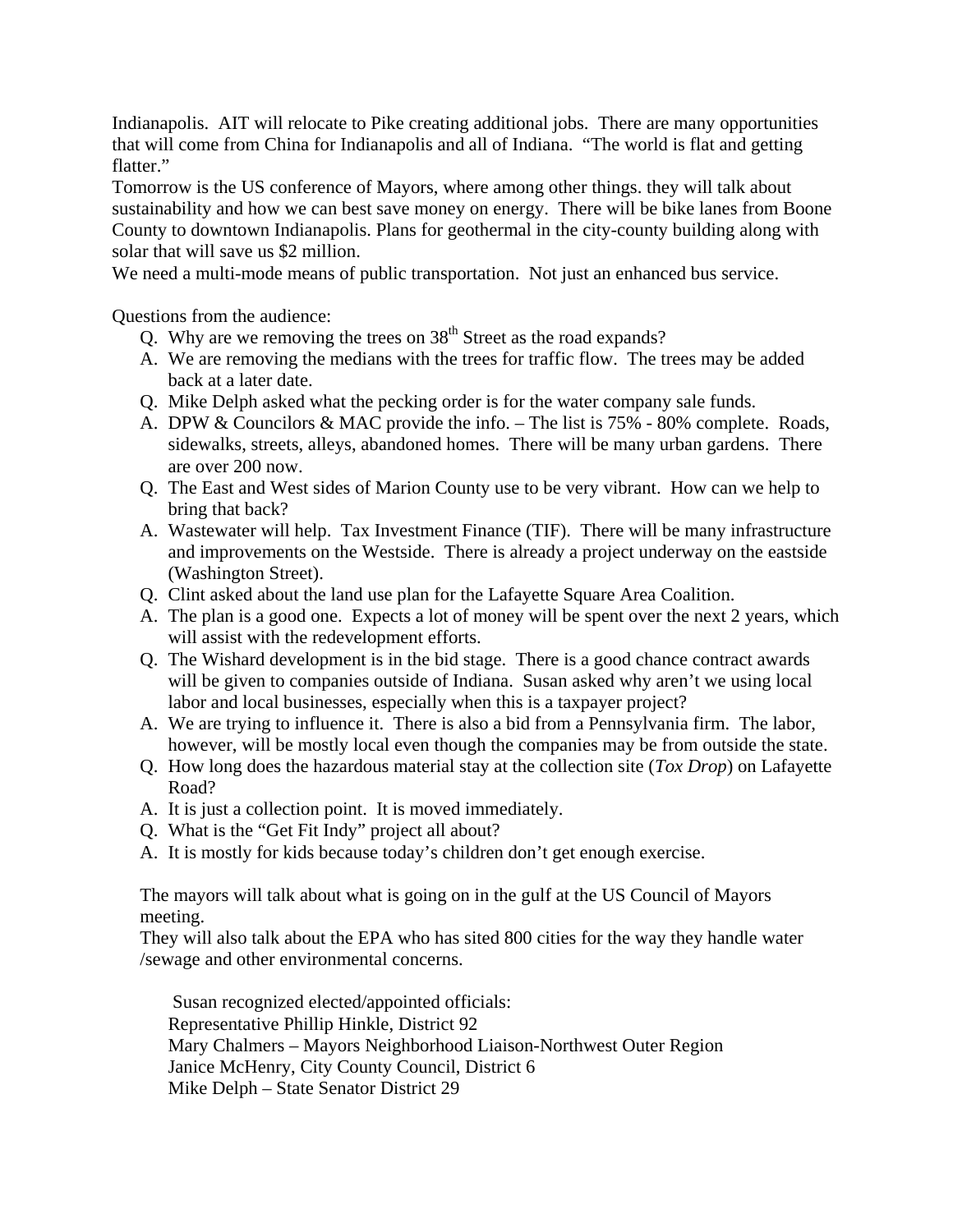Drew Wignal – Deputy Prosecutor, Northwest District Bob McDonald – Candidate for Pike Township Trustee Dennis Papplemeier, DPW Anthony Burk – Health Department Liaison Jerold George – Pike Township Fire Chief

Town Hall Meetings with Phil Hinkle – 6:30 PM – June  $22<sup>nd</sup>$  –Pike Government Center. 6:30 PM – June  $24<sup>th</sup>$  – Speedway Town Hall Town Hall Meeting with Councillor Janice McHenry- 10:00 AM – Saturday July  $2<sup>nd</sup>$  – Flanner and Buchanan Community Center, 2950 N. High School Road.

- **I. APPROVAL OF BOARD MINUTES** The April Board Minutes was approved unanimously. The May minutes were tabled until July, as they had not been sent to the board for review.
- **II.** TREASURER'S REPORT Beginning balance on May  $12<sup>th</sup>$  of \$3446.02 with deposits of \$495.00 leaving an ending balance on June  $8<sup>th</sup>$  of \$3941.02.

# **III. REPORT FOR PIKE TOWNSHIP FROM INDIANAPOLIS METROPOLITAN POLICE DEPARTMENT NORTHWEST DISTRICT AND PROSECUTOR'S OFFICE**

- Drew Wignal, reporting. He indicated that he goes to many neighborhood meetings. His direct phone line is 327-6652.
- There was a graffiti cover-up on May  $26<sup>th</sup>$  22 locations were addressed.
- Officer Grimes asked that he pass out some fliers for the northwest district Peace Walk. It is a 2-mile walk. It is scheduled for June  $19<sup>th</sup>$  at 10:00 AM starting from the  $34<sup>th</sup>$  & Moller parking area. Sgt. Grimes' phone number is on the backside.
- A clarification was made regarding information given at last month's meeting on the massage parlor sweeps. There were zoning and licensing issues but no arrests, including arrests for prostitution.
- Burglaries are still a problem. Kids are throwing landscape bricks or rocks through windows to gain access. Suggested everyone keep a watch on his or her neighbors' property.
- The upcoming fireworks are permitted by state law and city ordinance 2 days before and after the  $4<sup>th</sup>$  of July. Even if the ordinance is not adhered to, the police will probably not do anything. The time is from  $9:00 \text{ AM} - 12:00 \text{ Midnight on}$ July  $4^{th}$  only.
- In Indianapolis Meth Amphetamine is not a large problem. It is a bigger problem in rural communities.
- The Pike police incident report will be late this month. When the report is finished it will be forwarded to Susan for dissemination.

## **IV. ANNOUNCEMENTS, PLAT REPORTS, AND CORRESPONDENCE** – Mary Chalmers asked if there were any questions from the audience. There were none. She talked briefly about the Great Indy Cleanup.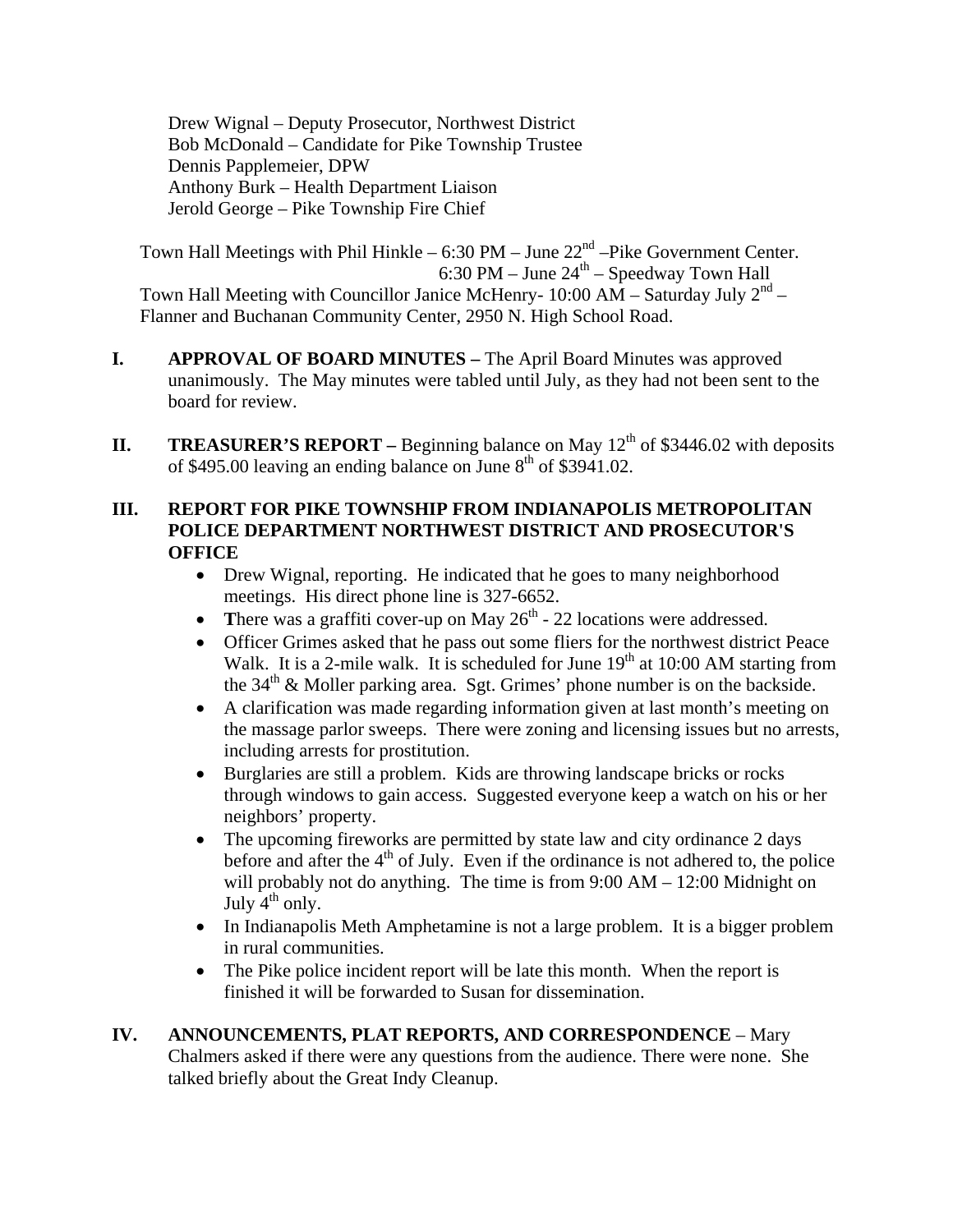Susan recognized board members and elected officials who helped with the Great Indy Cleanup. They were Fran, Ray, and Clint. Clint's wife, Diana, also participated. Councilors McHenry, Lewis, and Evans participated. PTRA served breakfast and lunch. Mary Clarke, President of the Lafayette Square Area Coalition, arranged for food donations from area restaurants and businesses.

Update on previous zoning cases: 8070 Georgetown Road – gymnastics & office – approved. 7820 Woodland – AIT – approved.

## **V. LIQUOR PERMITS**

July 6, 2010 Taqueria El Maguey - 5629 W.  $38<sup>th</sup>$  – Renewal – 3-way Claude & Annie's - 5162 Pike Plaza – Renewal – 3-way Romano's Macaroni Grill – 5270 W.  $86<sup>th</sup>$  St. – Renewal – 3-way Max & Erma's – 6260 Intech Common Dr. – Renewal – 3-way El Sol Azteca – 5354 W.  $38<sup>th</sup>$  – Transfer

 July 19, 2010 BP Connect – 6050 W.  $71^{st}$  St – Renewal – 3-way Embassy Suites North – 3912 Vincennes Road Renewal – 3-way Midwest Sports Complex – 7511 New Augusta Rd. – Renewal – 3-way Rick's Café Boatyard – 4050 Dandy Trail – Renewal – 3-way Spice Indian Grill – 5436 W.  $86<sup>th</sup>$  St. – New – 3-way Traders Mill – 5650 W.  $86^{th}$  St. – Renewal – 3-way

### **VI. LAND USE –CONTINUED PETITION**

**1) 5540 N. High School Rd. – 2010-ZON-031** Speedway Super America, LLC, request rezoning of 0.356 acre, from the D-6II District to the C-3 classification to provide for parking. Council District 7. Hearing date continued by PTRA to 6/24/10, Hearing Examiner. Presenter is Mike Lee. Chairperson is Jan Marshall, Vice-President, District VI. *– Mike Lee presented. They have withdrawn their application for a zoning change. They plan to request a fee transfer for a variance. The fencing will be on the south and west side with black vinyl coating. Access to the parking area will be separate, but off their own property. The arborvitaes will remain. The parking will be a paved lot. The parking pole lights will face down and be a maximum of twelve feet tall. They have a full security camera system in and outside the store and will have cameras for the employee parking area. The zoning will remain D-6II with a variance for parking. Jan motioned to support the petition when a variance is applied for with commitments: approval subject to site plan presented (includes location of fence); fence shall be chain link, black vinyl; maximum height of parking lot lights will be twelve-foot; paved parking. Don seconded. Motion passed with one opposition.*